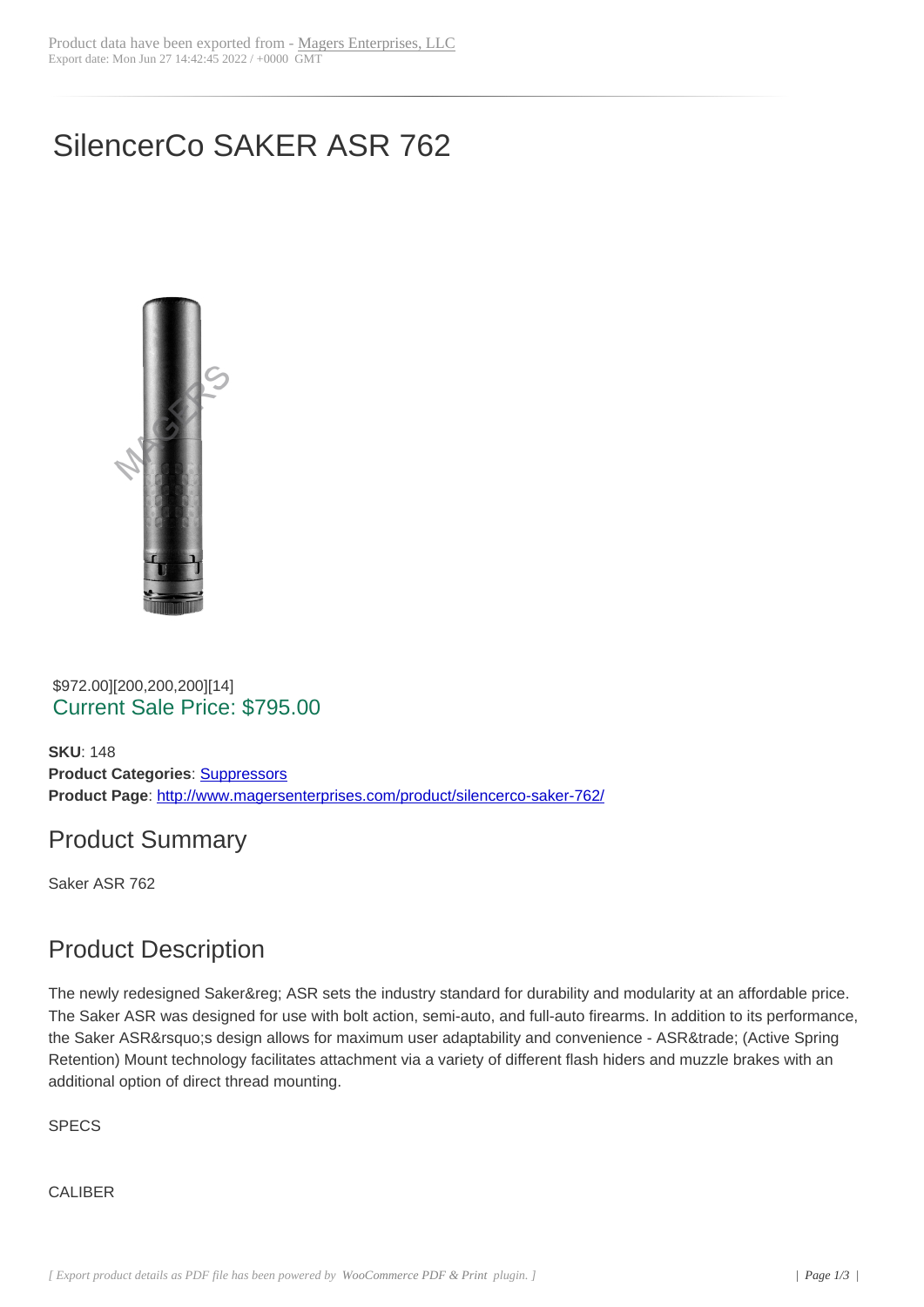#### WEIGHT

5.56mm - .300 RUM 23.4 oz

DIAMETER LENGTH

1.50″ 8.5& Prime; - 10& Prime;

MATERIAL MUZZLE AVERAGE

Stellite & Stainless Steel 5.56mm: 129.6 dB 7.62mm: 132.9 dB .300 BLK: 126.2 dB .300 WM: 137.7 dB

MSRP: \$972

Includes ASR Mount & Muzzle Device

### Product Attributes

- Dimensions: N/A

- Weight: 3 lbs

## Product Gallery